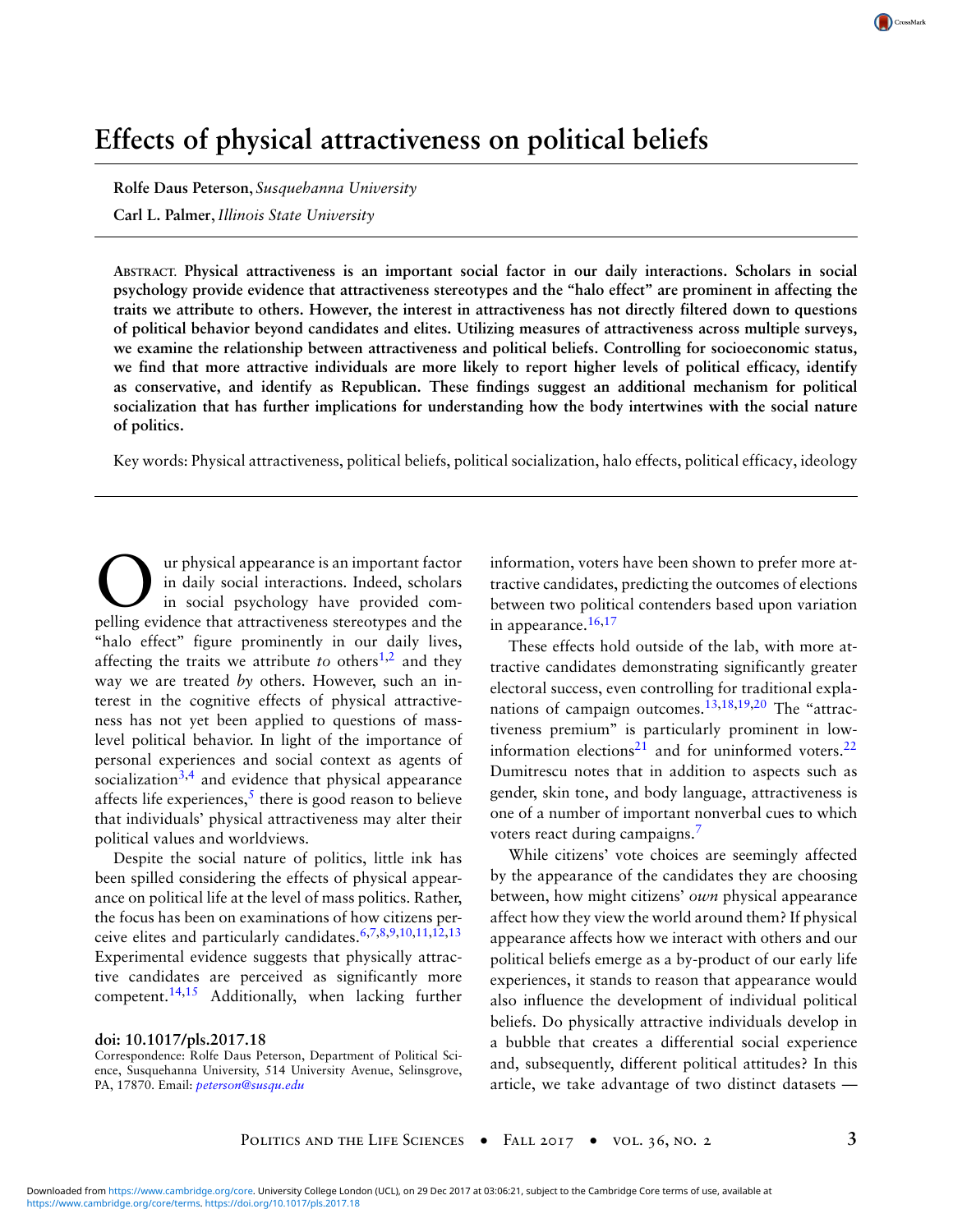the 1972–74–76 American National Election Studies (ANES) panel and the Wisconsin Longitudinal Study (WLS) — to examine the influence of physical attractiveness on political beliefs.

Our summary findings are twofold: more attractive individuals are (1) more politically efficacious than their peers, and (2) more likely to identify as conservative and Republican than less physically attractive citizens of comparable demographic backgrounds. Though the attractiveness effects are less substantively weighty than traditional drivers of partisanship such as income and education, the results are consistent across datasets and measures of attractiveness, and they persist even when controlling for socioeconomic status and demographics. While thinkers and theorists have often remarked on the health of the body politic, we show that it is also important to understand how the body shapes politics.

# **Socializing effects of appearance**

While recent scholarship has suggested that many political orientations and behaviors are influenced by genetics,  $23,24,25$  even this line of research concedes that social environment is an important influence in producing behavior.<sup>26</sup> In his discussion of neuroscience, innate behavior, and brain development, Marcus $27$ uses an analogy of a book that parallels our thinking about the interplay between genes and socialization. ''Nature provides a first draft, which experience then revises.'' The cumulative experiences individuals have over the years prior to reaching adulthood have been shown to affect several choices adults make. Building from the pathbreaking work on socialization by Jennings and Niemi,<sup>28,29</sup> subsequent research has shown socialization's effects in the decision to obtain an education, $30$  the political views that individuals hold as adults<sup>3,28</sup> and adult political activity.<sup>31,32,33</sup> While the primary agent of socialization is thought to be the family, $38$  children's schools, their relationships with teachers, their peer networks, and historical context have also been shown to be potent forces in shaping adult beliefs.<sup>35,36,37</sup>

In this article, we posit the existence of another mechanism for socialization: physical appearance. Given that our appearance serves as an important factor in structuring our day-to-day interactions, we believe it also has a potent effect on the political beliefs individuals espouse in life. While race, socioeconomic status, and gender are powerful and traditional components of socialization and social interactions, it is a mistake to understate the lasting effects that variation of physical attractiveness may have on political attitudes and behavior. An individual who is less attractive and less politically efficacious may be substantially less likely to participate in politics, to seek redress for grievances, or to exercise their political rights. Therefore, physical attractiveness biases may produce substantial biases in political activism and the propensity for individuals to be empowered in politics and government.

## **Attractiveness, stereotypes, and social experiences**

Prior work in social psychology has considered the substantial role that appearance and attractiveness play in shaping social interactions and social cognition. These studies typically use the framework of spillover effects or ''halo effects'' on perceptions of others that occur automatically when interacting with others. Individuals who are perceived as physically attractive are concomitantly attributed other positive traits. These "attractiveness stereotypes," a term coined by  $D$ ion,  $38$ lead people to evaluate attractive individuals as more intelligent<sup>2,39,40,41</sup> and more successful in life.<sup>42,43,44</sup>

Furthermore, these experiences begin early in life. Attractive children have been shown to experience warmer treatment from their own parents as well as perfect strangers.  $45,46,47,48$  Over a lifespan, these patterns of treatment appear to have a pronounced effect on the personality traits more attractive individuals exhibit in social situations, *appearing* to be more confident, extroverted, happier, and healthier as they reach adulthood.42,49,50

The mechanism for this process is a simple one. By virtue of the treatment they receive as a result of their appearance, individuals become more likely to internalize positive or negative behavioral characteristics,  $51,52,53,54$  thereby altering their behavior. This effect is potentially exacerbated by behavioral expectations, as posited by expectancy theory, which asserts that individuals alter their behavior in social situations based upon what they perceive to be expectations regarding their behavior.<sup>55</sup>

These social interactions not only influence behavioral characteristics but also have meaningful influences on perceived and actual life successes. As would be expected, better-looking students are perceived as being more capable.<sup>43,56</sup> However, the advantages do not end there. Students who have more attractive personalities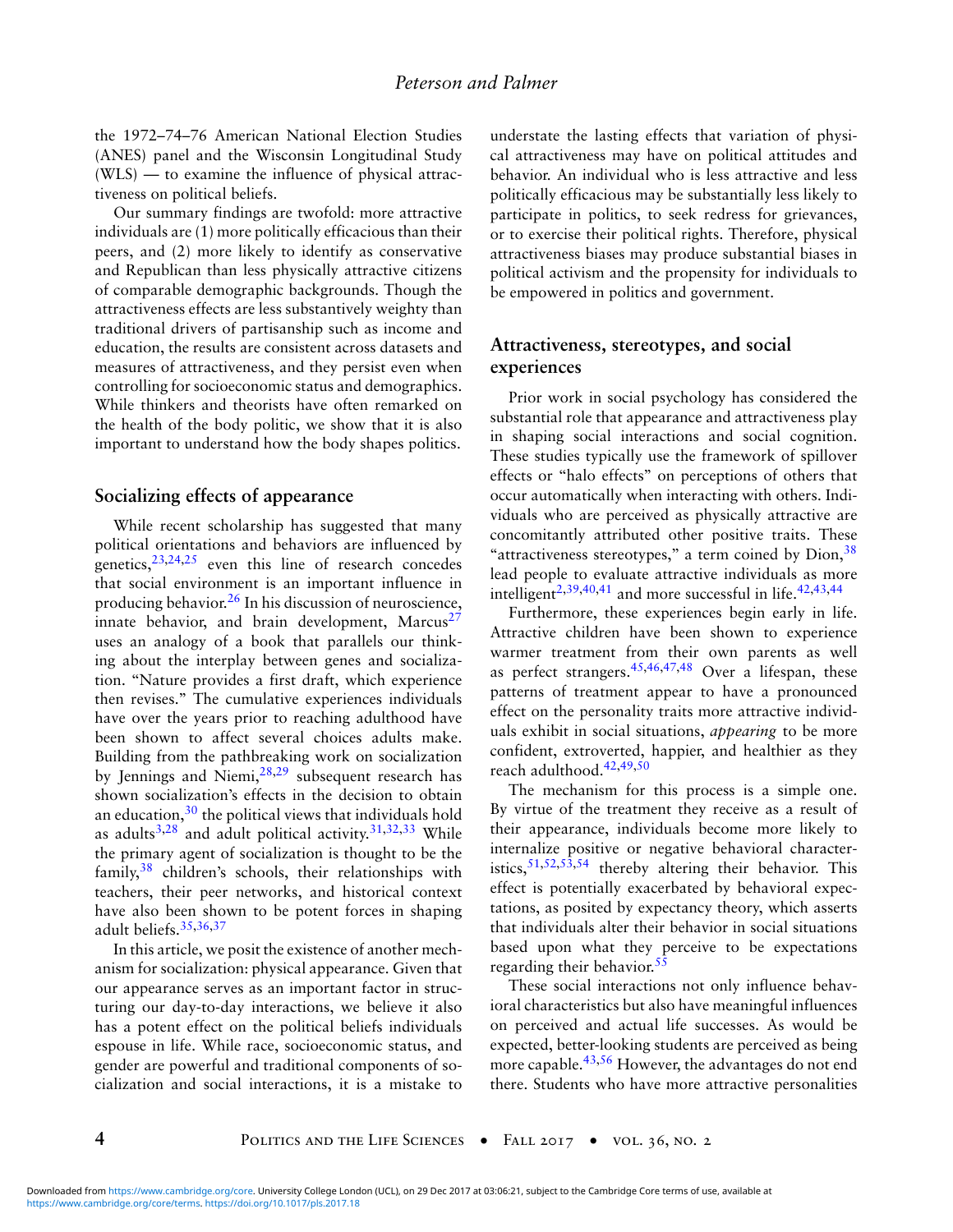or are seen as well-groomed earn higher grade-point averages in high school,  $57$  in addition to receiving higher scores on standardized tests.<sup>58</sup> More attractive individuals may also have greater levels of educational attainment, with evidence suggesting that those who are viewed as better looking spend significantly more time in school. $59,60$ 

Appearance influences not only educational attainment and success in the classroom but also experiences in the workplace. The seminal article examining the relationship between physical appearance and income finds both a ''plainness penalty'' and ''beauty premium'' in adult earnings. $61$  Further work exploring this domain has confirmed these findings,  $62,63$  particularly among female workers.<sup>64</sup> This beauty premium is attributed to increased confidence and communication skills,  $65$ which, again, arguably are a product of differential treatment and experiences by virtue of being more or less attractive.

### **Attractiveness effects on political beliefs**

How might these appearance-based experiences translate into political behavior? When evaluating the political sophistication of others, physically attractive individuals are seen as more knowledgeable and persuasive, and they are more likely to be sought out by others as political informants, regardless of their actual levels of political information.<sup>66</sup> We posit that interactions that more attractive individuals have with others should have powerful and lasting effects on how those individuals come to understand not only their social world but the political world as well. We see clear parallels between the impact of a lifetime of differential treatment because of one's appearance and the more specific process of political socialization, through which long-term political orientations are inculcated beginning at a young age.

Disentangling the effects of political socialization is a perpetual challenge, and determining the influence of physical attractiveness on political socialization is difficult because it broaches the interaction between physical attractiveness and household socioeconomics. It is plausible that physical attractiveness is partially determined by the socioeconomics of the household; children from households that can better afford and value cosmetics such as grooming, expensive clothing, and dental braces may engender the potential for attractiveness boosts in socialization. In other words, part of the halo effect may rest in the socioeconomics of upbringing, which would then shape individual political efficacy and ideological leanings.

While socioeconomics shapes individuals' worldviews and, potentially, evaluations of attractiveness, physical appearance is arguably antecedent because it influences those socializing experiences. For example, Langlois and colleagues $67$  find that parents treat children differently based on physical attractiveness, which means that our earliest interactions are altered by attractiveness. Analytically, researchers can attempt to control quantitatively for socioeconomic status (which we do in our modeling), but encapsulating socialization in social science models and particularly the influence of attractiveness remains challenging. Given these considerations, there are clear reasons why political attitudes and orientations such as efficacy are influenced by physical attractiveness.

Efficacy, or the sense that one is capable of having a meaningful influence on the political world, $68$  is our first political orientation of interest in this analysis. Efficacy has been shown to have a significant influence on an individual's engagement in politics, with more efficacious individuals reporting increased attention to and knowledge about politics, as well as an increased propensity to participate.

We expect that attractive individuals should feel a stronger sense of efficacy because of their preadult experiences. More attractive individuals are treated differently from less attractive individuals, they are given greater assistance during social interactions, and they have greater propensities toward life success. Being treated as more successful leads individuals to internalize these feelings and behave as if they are more successful. Therefore, they should be more likely to believe they have a greater ability to affect the world around them and that their decisions will be influential. Specifically, we expect that more attractive individuals will report a greater sense of political efficacy; therefore, we predict the following:

*H1:* More attractive individuals will express higher levels of political efficacy than less attractive individuals.

We turn next to consider two of the most fundamental orientations for an understanding of how citizens engage with politics: ideology and partisanship. Both are thought to be important lenses through which citizens view the world, as well as powerful influences on the attitudes they hold.

POLITICS AND THE LIFE SCIENCES • FALL 2017 • VOL. 36, NO. 2 5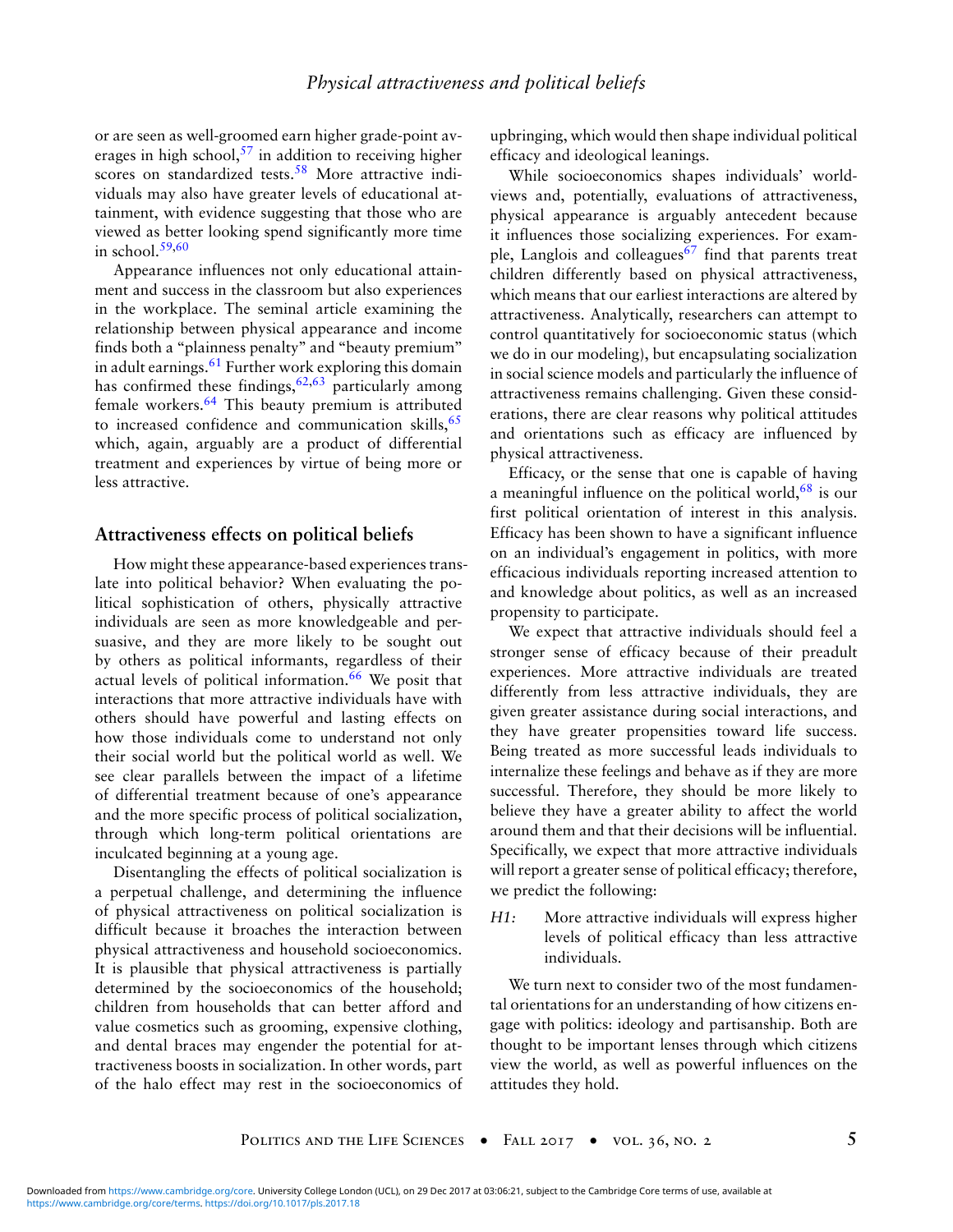Ideology is an overarching belief system that structures individual attitudes toward the proper ends for society and the means for achieving those ends. While past scholarship has raised questions about the ability of the average citizen to espouse a coherent ideology,  $69$  citizens are not entirely innocent of ideology.<sup>70</sup> Those individuals coming of age in politically engaged households and/or environments are more likely to espouse coherent belief systems in adulthood, as ideology is thought to be an orientation that is socially transmissible. Work considering how preadult experiences translate into political orientations suggests that rearing styles have a profound impact on adult ideology; notably, children who come from more authoritarian households tend to endorse more conservative ideologies.<sup>71</sup> Beyond this, however, ideology may also be an orientation that develops as a product of individual experiences more broadly, as citizens develop their sense of the proper ends for government and how those ends should be attained.

Partisanship, much like ideology, is an orientation that is a lens through which citizens view the political world.<sup>72,73</sup> Unlike ideology, partisanship is less a belief system and more a long-standing psychological attachment to or social identification with a political party<sup>74</sup> that reflects shared beliefs with members of the party. Partisanship is one of, if not *the* most influential orientation individuals hold toward the political system, influencing the candidates that citizens choose to support<sup>75</sup> and the positions they take on issues.<sup>76,77,78</sup> In addition, partisanship is said to allow voters to estimate issue positions of candidates under conditions of limited information<sup>79</sup> and influences how citizens attend to politics and the opinions they hold. $80,81$  As with ideology, there is compelling evidence that partisanship is informed by experiences that individuals have while coming of age politically, including influence from one's family and peer group.

While we concede that a good amount of partisanship is rooted in socialization in the family and genetics, $^{23}$  physical attractiveness should also influence partisan identity. Because attractive individuals benefit from social interactions and are generally given more attention and granted more expertise, their passage through life may be "easier" (compared with less attractive individuals). Therefore, on average, they may not recognize the challenges others face in life. Such reasoning is consistent with work in psychology on the "just world" hypothesis, in which those who succeed are seen as harder-working or more deserving than those who fail.<sup>90</sup> Similar reasoning has been shown to drive attractiveness stereotyping.<sup>83</sup> In a sense, attractive individuals have a blind spot that leads them to not see the need for more government support or aid in society. Given that this is one of the tenets of more liberal citizens, as well as supporters of the Democratic Party, we would expect that more attractive individuals would develop a worldview that is less supportive of government intervention and aid to others.

Having not faced the challenges of other citizens, more attractive individuals should be less supportive of remedying these challenges for the general public. Even though this blind spot may not be universally held and physically attractive individuals do not always have easier lives, on average, physically attractive individuals face fewer hurdles navigating the social world. Consequently, we would expect that more attractive individuals would be more likely to identify as both conservative, and, relatedly, with the Republican Party. Recent elite-level research provides further support for this hypothesis. For example, in a study of the United States, Europe, and Australia, Berggren and colleagues<sup>84</sup> find that more attractive politicians are more likely to lean right ideologically. Our second hypothesis thus predicts the following:

- *H2a:* More attractive individuals will be more likely to self-identify as conservative.
- *H2b:* More attractive individuals will be more likely to identify with the Republican Party.

One refinement of this expectation is that partisanship may yield a cleaner relationship than ideology. As noted earlier, ideology is less firmly held in the mass public, and individuals vary substantially in the meaning and identification of ideology.69,85 Ideological effects might be further complicated in our analysis because of the time period of our data. The relationship of ideology may be weaker in the ANES analyses than the WLS because ideology was less clearly sorted between political parties in the 1970s compared with the  $2000s$ ,<sup>70</sup> when the WLS was conducted. In contrast, party and partisanship are a stable and largely fixed point of reference in American politics, with the public able to coherently differentiate between the two parties and their ideological differences, brands, and broad tenets.<sup>86</sup>

### **Data and methods**

The paucity of work examining the political implications of physical appearance at the individual level

**6 b POLITICS AND THE LIFE SCIENCES** • FALL 2017 • VOL. 36, NO. 2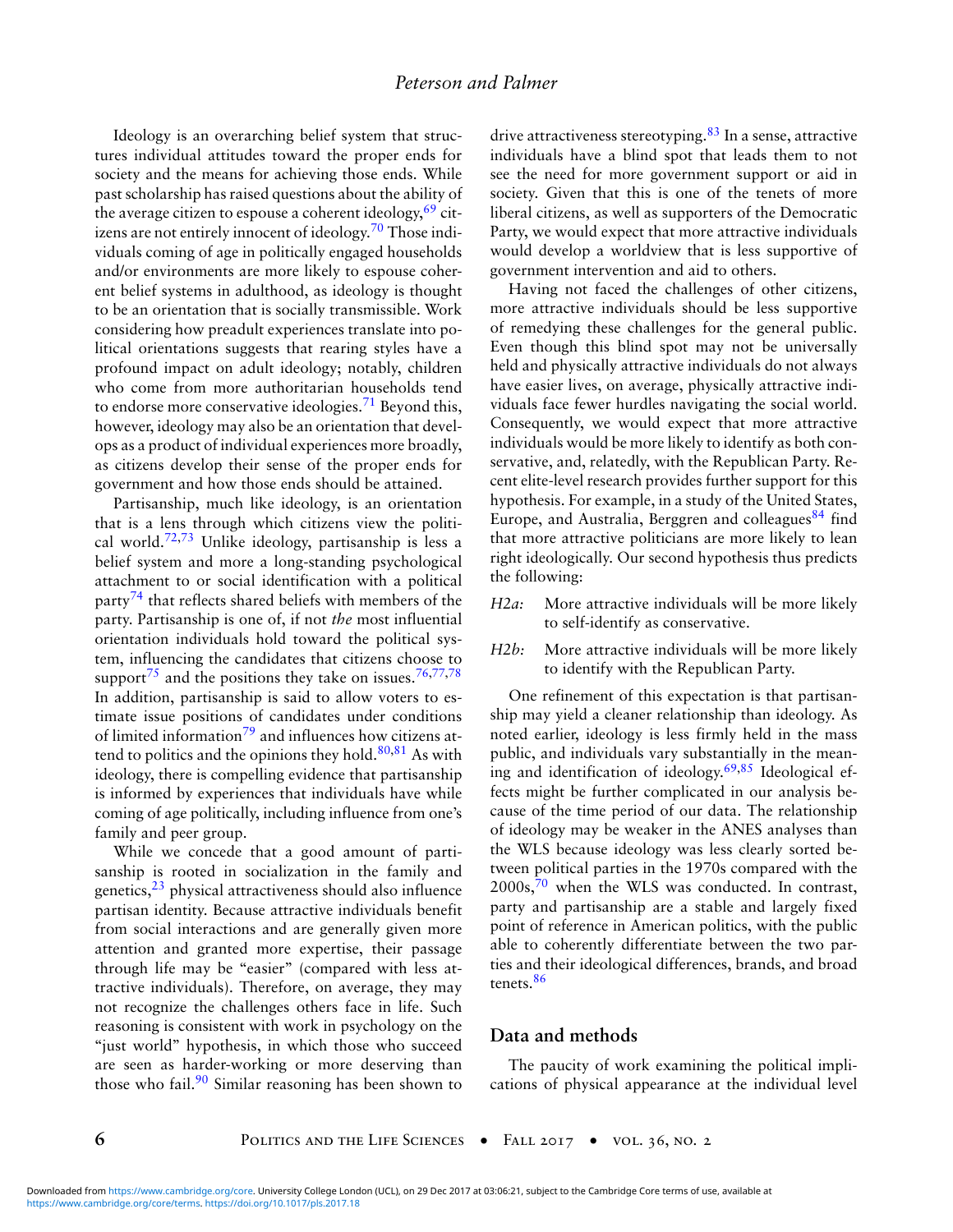is partially due to a lack of datasets containing both measures of attractiveness and viable political variables. To test the foregoing hypotheses, we take advantage of two relatively unique datasets: the 1972–74–76 American National Elections Studies panel study and the Wisconsin Longitudinal Study.

The two datasets allow us not only to replicate and provide robustness checks for our findings but also to mitigate concerns regarding potential biases in assessments of individuals' appearance. The conceptualization of what is attractive could, in theory, vary somewhat across individuals, although evidence suggests that criteria for attractiveness appear to be consistent *within* cultural groups,<sup>87</sup> universal and determined by social consensus,  $45,88$  and stable over time.  $89$  Additionally, recent research has demonstrated relative consistency across evaluations of appearance, regardless of who is doing the evaluating.18,84

#### *Variables*

As specified in the hypotheses, our key dependent measures are political efficacy, ideology, and partisanship. Political worldview measures consist of ideology, coded from 1 (extremely liberal) to 7 (extremely conservative), and partisanship, coded from 1 (strong Democrat) to 7 (strong Republican). We opt to code the variables this way because it allows us to maximize the variation in strength of attachment to a political worldview as a function of physical appearance and demographic factors. Supplementary analyses in which we collapse these variables to ordinal scales provide patterns of results similar to those reported here. External efficacy is an additive index of two items with binary responses asking whether the respondent feels he or she has any say in government and whether government officials care what he or she thinks, with yes indicating higher efficacy and no lower efficacy. For ideology and partisanship, we rely on the traditional 7-point scales demonstrating not only attachment to a worldview but also the strength of that attachment, with items coded to run from most liberal/Democratic to most conservative/Republican. External efficacy items are whether the respondent feels he or she has any say in government, and whether officials care about what the respondent thinks. All items are recoded to 0 (low efficacy) or 1 (high efficacy), combining into a 3-point scale running from 0 (low external efficacy) to 2 (high external efficacy).

In the ANES, our measure of attractiveness is taken from an interviewer's single, subjective rating following the completion of the interview. Similar to the traditional ANES interviewer assessments, these were made on a 5-point scale. In this case, interviewers were asked to rate the respondent on a scale from 1 (homely) to 5 (strikingly handsome or beautiful). Specifically, the battery asked respondents to evaluate the respondents' physical appearance, taking into account the age and sex of the respondent. The attractiveness-rating item was completed at the end of the interviewer's subjective evaluation battery.

In addition, to serve as a replication and extension, we supplement this measure with a more detailed item collected in the WLS, which consists of normed ratings from 12 evaluators (6 men and 6 women), collected entirely distinctly from the interview process. Rather than a measure taken by a single interviewer, attractiveness ratings were collected separately by a series of coders. Respondents' high school yearbook photos from 1957 were collected and rated by 12 individuals (6 men and 6 women), with the subsequent scores being normed to remove coder effects. Coding occurred in two waves, in 2004 and 2008. Yearbook photos were cropped and converted to grayscale to ensure comparability, and they were rated by individuals from roughly the same birth cohort as those they were evaluating (see Meland<sup>90</sup> for more details on coding in the WLS). This exogenous, more robust measure of appearance safeguards the validity concerns of the ANES measure, and the longer duration of the time series gives us greater leverage on the socializing effects of appearance on political behavior. Together, we believe these distinct assessments of appearance will provide us with a valid picture of how physical attractiveness influences adult political beliefs.

Yet we are cognizant of the possibility that any individual assessment could be conflated with characteristics such as socioeconomic status; our models also take into account measures of respondents' age, income, education, gender, and race to mitigate these concerns. Age is measured in years, ranging from 18 to 98 in the ANES data and 62 to 73 in the WLS data. Income is measured categorically, ranging from \$0 to \$35,000 in the ANES and \$0 to \$710,000 in the WLS data. Education is measured in years of formal schooling obtained in the ANES and WLS data. Gender in the ANES and WLS is coded 1 for female and 0 for male. Race is coded as 1 for nonwhite and 0 for white in the ANES. In the WLS, there is insufficient racial variance to take race into account. We control for demographic and socioeconomic factors in our models because they are standard and powerful explanations for individual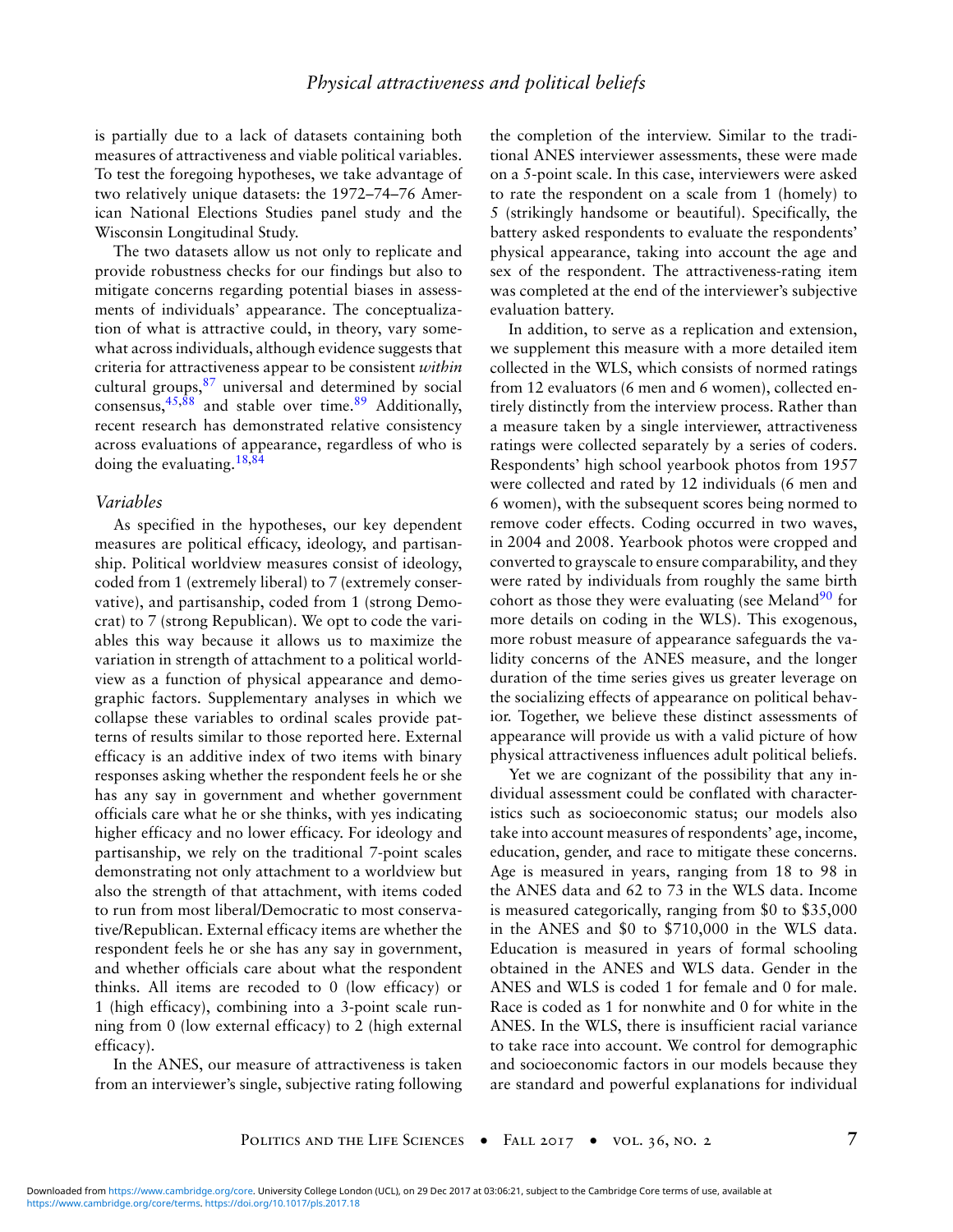political attitudes, allowing for a more conservative test of the independent effects of physical appearance. To facilitate comparisons between coefficients, all variables are rescaled to run from 0 to 1.

#### *Analysis strategy*

Our analyses begin with a measure from the preelection wave of the 1972 ANES. Interviewers were, in addition to the other assessments, asked to evaluate respondents' appearance. This is the *only* wave in which attractiveness was evaluated. Because the 1972 wave was the start of a panel, we can examine not only whether a relationship exists between interviewers' perceptions of respondents' physical attractiveness and political beliefs but also the extent to which the relationships persist over time. As noted earlier, attractiveness ratings tend to remain consistent across the lifespan and appear to be relatively invariant based upon the rater. The 1972 ANES consisted of pre- and postelection waves, with 2,191 completing both waves. Follow-ups were conducted following the election in 1974, and finally, a pre- and postelection survey was fielded in 1976. We focus our analyses initially on those respondents who completed the preelection wave in 1972 (when key interviewer assessments were completed) and subsequent analyses on the 1,624 respondents completing the 1974 reinterview and the 1,320 respondents who completed all three waves of the panel.

To test our hypotheses, we examine the effects of attractiveness on political efficacy and political worldview (ideology and partisanship). Each of the measures are regressed on the interviewer's assessment of the respondents' attractiveness and controls for respondents' age, income, education, gender, and race. Socioeconomic factors such as income that may influence partisanship and ideology, and potentially pollute our measure of attractiveness, are added as controls in each model. Taking advantage of the panel nature of the data, we estimate separate models (where data are available) for each of the three waves.

#### **Results**

We begin by considering the relationship between physical appearance and political efficacy. The results of these ordered probit models appear in Table 1. Across the waves, more attractive individuals are more likely to hold efficacious beliefs, as posited by *H1*. In the first wave, physical attractiveness has a clear, positive, and significant effect on efficacy; in the latter waves the

|                                    | 1972      | 1974           | 1976           |  |
|------------------------------------|-----------|----------------|----------------|--|
| Attractiveness                     | $0.33*$   | $0.34+$        | $0.35^{+}$     |  |
|                                    | (0.14)    | (0.18)         | (0.20)         |  |
| Age                                | 0.10      | $-0.12$        | 0.16           |  |
|                                    | (0.11)    | (0.15)         | (0.19)         |  |
| Education                          | $1.08**$  | $1.06***$      | $1.09**$       |  |
|                                    | (0.09)    | (0.11)         | (0.12)         |  |
| Income                             | $0.57**$  | $0.60**$       | $0.55**$       |  |
|                                    | (0.09)    | (0.11)         | (0.14)         |  |
| Female                             | 0.005     | 0.01           | 0.05           |  |
|                                    | (0.05)    | (0.06)         | (0.07)         |  |
| Nonwhite                           | $-0.22**$ | $-0.07$        | $-0.06$        |  |
|                                    | (0.07)    | (0.10)         | (0.12)         |  |
| Cut <sub>1</sub>                   | 0.26      | 0.29           | 0.38           |  |
|                                    | (0.10)    | (0.13)         | (0.17)         |  |
| Cut <sub>2</sub><br>1.06<br>(0.11) |           | 1.09<br>(0.14) | 1.25<br>(0.18) |  |
| Wald $\chi^2$                      | 306.16    | 233.21         | 163.99         |  |
| N                                  | 2,546     | 1,574          | 1,189          |  |

**Table 1. Relationships between attractiveness and political efficacy, ANES.**

*Note:* Estimates are ordered probit coefficients with robust standard errors in parentheses. Dependent variable: political efficacy, from 0 (low external efficacy) to 1 (high external efficacy).

 $^{+}p$  < 0.10;  $^{*}p$  < 0.05;  $^{**}p$  < 0.01.

effect closely approaches, but does not reach, conventional levels of significance. Physically attractive people would seem to not only have an easier time navigating the social world but feel more efficacious in the political world as well. Our socioeconomic control variables are in the expected direction and significant; higher education and income correspond to higher feelings of efficacy. Though socioeconomic factors are stronger predictors of efficacy, the attractiveness effects are not negligible and appear consistently connected to one's feelings of efficacy.

Our second analysis of the ANES considers the role of physical appearance on the core political beliefs of ideology and partisanship. The results of the initial ordinary least squares (OLS) regressions testing *H2a* and *H2b* are presented in Table 2. Our results for ideology are mixed. In 1972 and 1974, attractiveness is not related to ideology. However, the effect of attractiveness on ideology is significant and in the hypothesized direction in the final wave of the panel; more attractive individuals are more likely to identify as conservatives. Our findings for partisanship are more robust with attractiveness consistently influencing partisanship in the expected direction across all waves. More attractive individuals are more likely to identify as Republicans,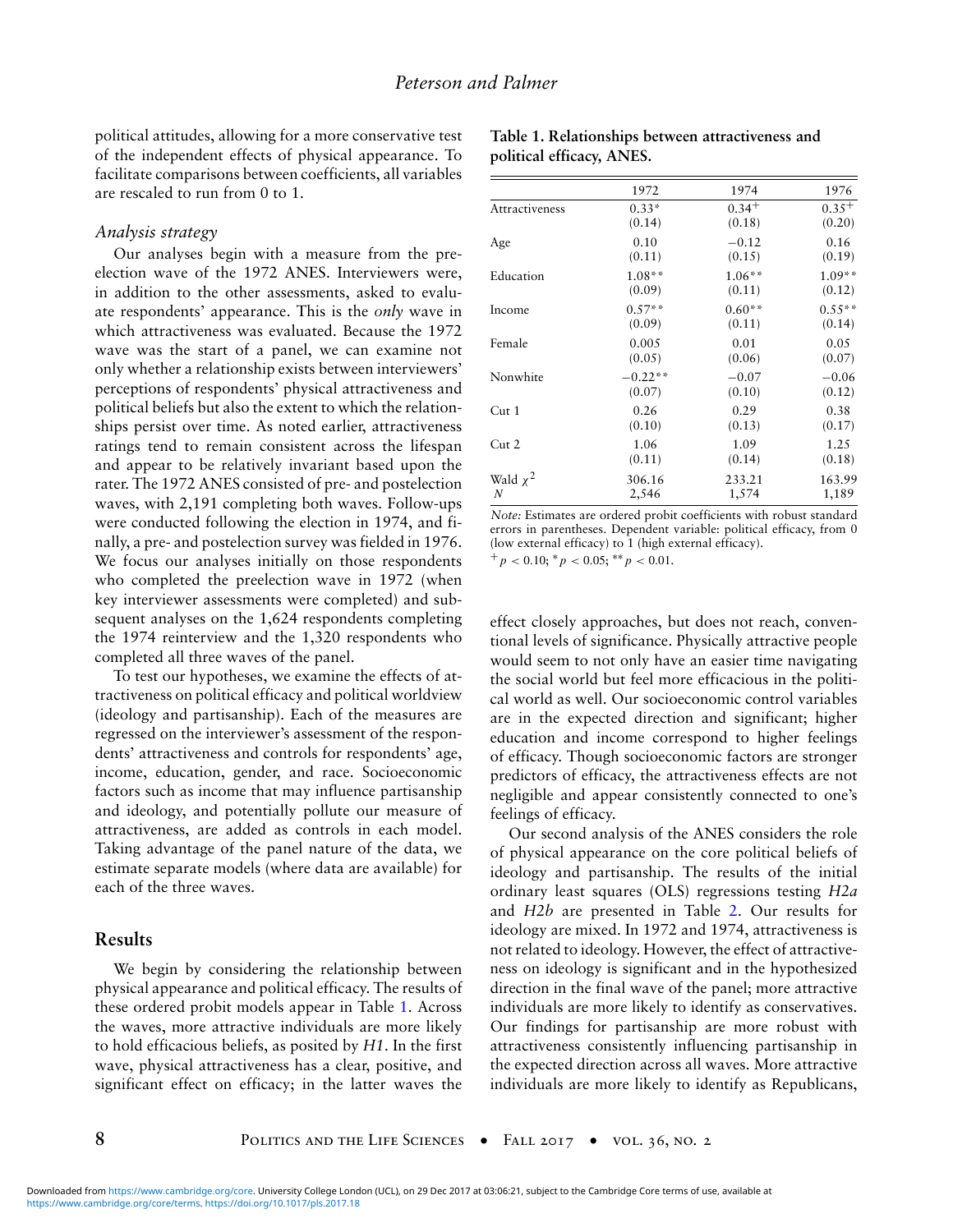|                       | 1972      | 1974      | 1976      |  |
|-----------------------|-----------|-----------|-----------|--|
| Ideology              |           |           |           |  |
| <b>Attractiveness</b> | $-0.06$   | 0.22      | $0.37*$   |  |
|                       | (0.14)    | (0.17)    | (0.18)    |  |
| Age                   | $0.63**$  | $0.78**$  | $0.99**$  |  |
|                       | (0.12)    | (0.16)    | (0.17)    |  |
| Education             | $-0.19+$  | $-0.21$   | $-0.06$   |  |
|                       | (0.10)    | (0.12)    | (0.12)    |  |
| Income                | $0.41**$  | $0.46**$  | $0.60**$  |  |
|                       | (0.09)    | (0.12)    | (0.13)    |  |
| Female                | 0.03      | 0.02      | 0.002     |  |
|                       | (0.05)    | (0.06)    | (0.06)    |  |
| Nonwhite              | $-0.52**$ | $-0.62**$ | $-0.59**$ |  |
|                       | (0.08)    | (0.10)    | (0.11)    |  |
| Constant              | $3.83**$  | $3.52**$  | 3.39***   |  |
|                       | (0.10)    | (0.14)    | (0.16)    |  |
| $R^2$                 | 0.05      | 0.06      | 0.07      |  |
| $\overline{N}$        | 2,056     | 1,580     | 1,283     |  |
| Partisanship          |           |           |           |  |
| <b>Attractiveness</b> | $0.52*$   | $0.69*$   | $0.72*$   |  |
|                       | (0.23)    | (0.29)    | (0.33)    |  |
| Age                   | $0.61**$  | $1.01**$  | $1.45**$  |  |
|                       | (0.19)    | (0.26)    | (0.30)    |  |
| Education             | $0.67**$  | $0.66**$  | $0.94**$  |  |
|                       | (0.15)    | (0.18)    | (0.19)    |  |
| Income                | $0.38*$   | $0.56**$  | $0.62**$  |  |
|                       | (0.15)    | (0.19)    | (0.22)    |  |
| Female                | $-0.03$   | 0.03      | 0.005     |  |
|                       | (0.08)    | (0.10)    | (0.11)    |  |
| Nonwhite              | $-1.14**$ | $-1.33**$ | $-1.55**$ |  |
|                       | (0.11)    | (0.13)    | (0.15)    |  |
| Constant              | $2.89**$  | $2.40**$  | $2.18**$  |  |
|                       | (0.17)    | (0.23)    | (0.27)    |  |
| $R^2$                 | 0.06      | 0.08      | 0.12      |  |
| $\cal N$              | 2,524     | 1,582     | 1,283     |  |

**Table 2. Relationships between attractiveness and political worldview**

*Note*: Estimates are OLS coefficients with robust standard errors in parentheses. Dependent variable: ideology/partisanship, from 1 (strong liberal/Democrat) to 7 (strong conservative/Republican).  $^{+}p$  < 0.10; \* *p* < 0.05; \*\* *p* < 0.01.

rather than Democrats, as expected in *H2b.* Our socioeconomic control variables behave as expected, with higher-income individuals more likely to identify with the Republican Party and to identify as more conservative.

These results lend positive evidence to the socializing experiences expected in our first hypothesis. Respondents with higher physical attractiveness are more likely to identify with the Republican Party. Moreover, we also should note that these effects persist across the panel. While the substantive effects are not as large as the more traditional, socioeconomic explanations for political worldview that we include as controls, they are present and persistent.

Taken together, these results present compelling evidence that individual physical appearance plays a compelling role in how citizens view the political world. More attractive individuals are more politically efficacious, which illustrates the moderating effect that appearance has in the process of political socialization. The impact of appearance persists across waves, suggesting that these effects are representative of an underlying process of socialization into politics, as well as into broader society. More attractive people appear to have different experiences with the world from the less attractive, and these experiences translate into greater degrees of engagement with the political realm.

Yet we have concerns that these effects may be tied to a unique period of time, or they may simply be an artifact of interviewer biases. While the era being examined was far from unrepresentative of the quintessential American political experience, many would claim that politics has changed greatly since the 1970s. As robustness checks, we test for attractiveness effects using an additional, more recent dataset while also examining the effects of varied measures of attractiveness.

#### *Exogenous factors*

While we believe that the interviewer's subjective ratings of respondent characteristics in the ANES are relatively unbiased, and we have attempted to account for factors that could influence the interviewer, such as socioeconomic status, our ratings of appearance are still potentially endogenous. Furthermore, they are the product of a single interviewer's evaluations and could also be biased by the predilections of that individual, rather than representing a more global evaluation of their appearance. While this could overstate the effects presented in the previous analyses, it could also understate the impact of appearance on political beliefs.

To safeguard against this possibility and as a robustness check, we utilize the Wisconsin Longitudinal Study. The WLS is a longitudinal study of 10,317 respondents who graduated from Wisconsin high schools in 1957. Data were collected across several waves from the respondents, their parents, and, in certain waves, selected siblings. For our purposes, we examine data collected in 2004 and 2011.

We replicate the findings from the ANES using the normed assessment of the respondents' physical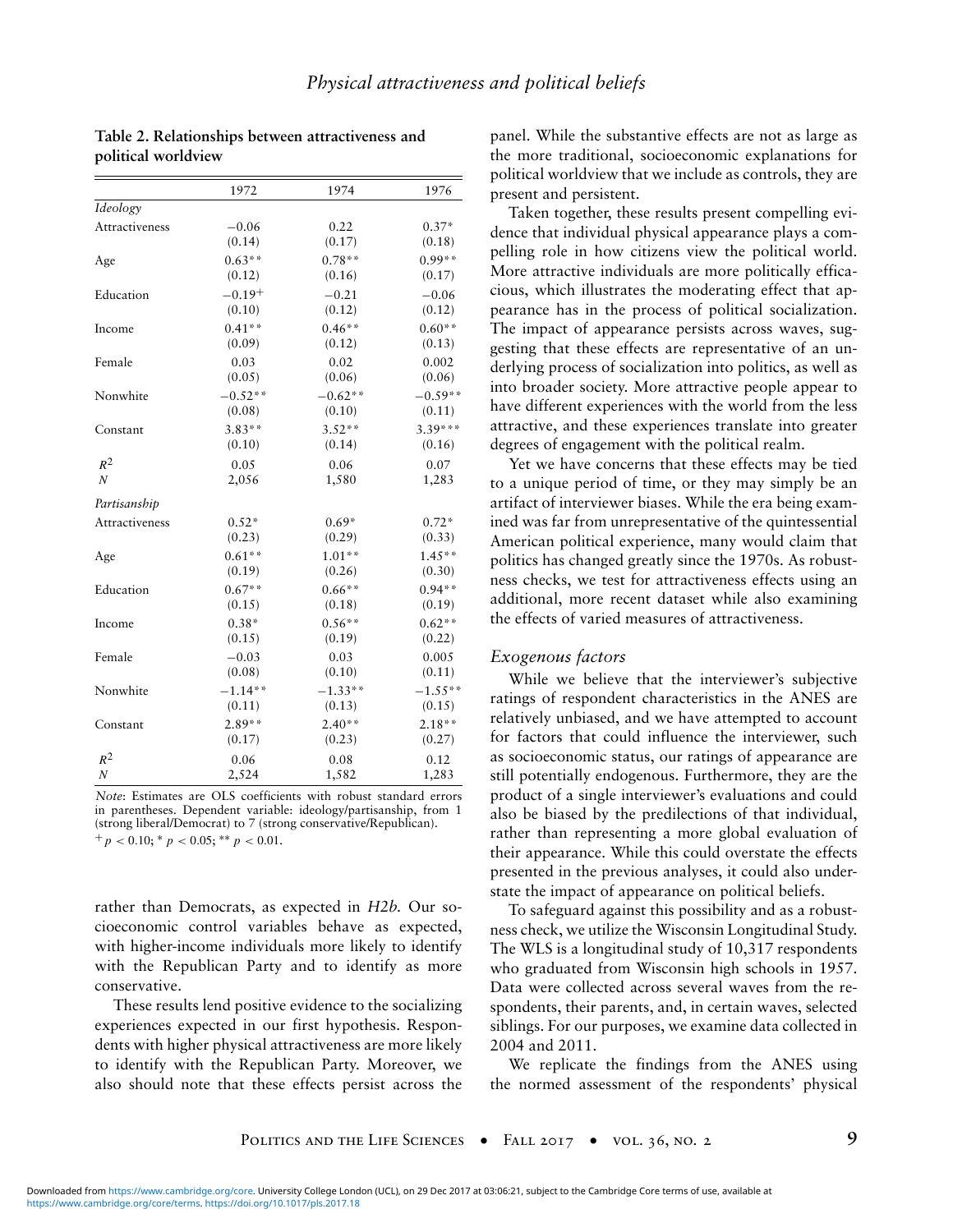appearance from the WLS (originally measured on an 11-point scale by each rater, which we rescale to run from 0 to 1). As with the ANES, interviewers were asked to assess respondents' cooperation and engagement with the interview, as well as the respondent's appearance following its termination. Interviewer characteristics are again unavailable to account for potential biases due to the age, race, or gender of the interviewer. Though the WLS does not have a measure of political efficacy, it does contain ideology and partisanship. The outcomes of interest, therefore, are the individuals' self-reported partisan identification and ideology. Ideology is measured using the traditional seven-point ideology scale (coded from extremely liberal to extremely conservative). Ideology items are only assessed during the 2004 and 2011 waves of the survey. Partisanship is measured as a 5-item scale, as respondents were asked whether they identified as a Republican, Independent, or Democrat — or were uncertain. Those identifying as uncertain or identifying with third parties were coded as Independents, but results are unchanged if they are omitted from the analyses. Partisanship is only measured in the 2004 and 2011 waves of the survey. We also include controls for age, education, income, and gender in the estimated models. All independent variables are coded from 0 to 1 to ease interpretation of effects and increase comparability between coefficients.

The results in Table 3 serve as a compelling corroboration of the prior results from the ANES. As in the previous models, we see that more attractive individuals are more likely to identify as more conservative. We also see that attractive individuals are more likely to self-identify as Republican. The socioeconomic variables behave as expected with higher incomes corresponding to more Republican and conservative identification. Further, women in the sample are more likely to identify with the Democratic Party and as liberal.

These results yield further evidence that attractiveness plays a role in shaping citizens' views of their political reality, significantly influencing partisan identification and ideological worldview. It does not appear that the ANES results are illusory because of the era of the data or the measurement of attractiveness. We have replicated our previous findings while diminishing the applicability of the critique that the interview process biases our observed measure of attractiveness. These effects are present even when controlling for the important socioeconomic variables of education and income. It is often said that demography is not destiny, and for our purposes, neither is attractiveness. The primary

|                | 2003–05 Wave    |              | 2011 Wave |              |
|----------------|-----------------|--------------|-----------|--------------|
|                | <b>Ideology</b> | Partisanship | Ideology  | Partisanship |
| Attractiveness | $0.27*$         | $0.58**$     | $0.28*$   | $0.60**$     |
|                | (0.11)          | (0.14)       | (0.14)    | (0.16)       |
| Age            | 0.07            | $-0.06$      | $-0.08$   | $-0.14$      |
|                | (0.10)          | (0.13)       | (0.09)    | (0.10)       |
| Education      | $-0.44**$       | $-0.03$      | $-0.73**$ | $-0.27**$    |
|                | (0.06)          | (0.06)       | (0.06)    | (0.06)       |
| Income         | $0.56**$        | $1.33**$     | $1.28**$  | $1.46**$     |
|                | (0.16)          | (0.18)       | (0.21)    | (0.20)       |
| Female         | $-0.37**$       | $-0.19**$    | $-0.35**$ | $-0.24**$    |
|                | (0.04)          | (0.05)       | (0.04)    | (0.05)       |
| Constant       | $4.59**$        | $2.91**$     | $4.72**$  | $3.00**$     |
|                | (0.08)          | (0.10)       | (0.09)    | (0.10)       |
| $R^2$          | 0.04            | 0.02         | 0.05      | 0.02         |
| N              | 5,247           | 5,247        | 4,294     | 4,294        |

**Table 3. Wisconsin Longitudinal Study**

*Note*: Estimates are OLS coefficients with robust standard errors in parentheses. Dependent variable: 1 (Democrat) to 5 (Republican), and 1 (strong liberal) to 7 (strong conservative).

 $+p < 0.10$ ;  $\binom{p}{p} < 0.05$ ;  $\binom{p}{p} < 0.01$ .

causal drivers of partisanship are still family, genetics, and socioeconomics. In other words, we are cognizant that attractiveness is not the be-all and end-all for political socialization, but across our analyses, physical attractiveness does have a significant and robust influence on political efficacy, ideology, and partisanship. The social nature of politics engenders an environment where our physical bodies can shape our political interactions and beliefs.

#### **Discussion**

Politics is at its heart a social endeavor. At their foundation, individuals' views regarding the proper means to and ends of politics are a combination of inherited characteristics and learned behaviors that are products of their social environment. Over the years, we have learned much about the separate effects of these influences, with genetic explanations for political behavior being privileged in some situations and socialization in others.<sup>23</sup> In this article, we have considered the political implications of a factor that encompasses both processes: physical appearance. Arguably, appearance is a product of genetics, inherited from one's parents, but also affects how individuals are treated and thus experience the world around them.

Given the substantial influence of attractiveness on social interactions and outcomes, it makes sense that

**10 b** POLITICS AND THE LIFE SCIENCES • FALL 2017 • VOL. 36, NO. 2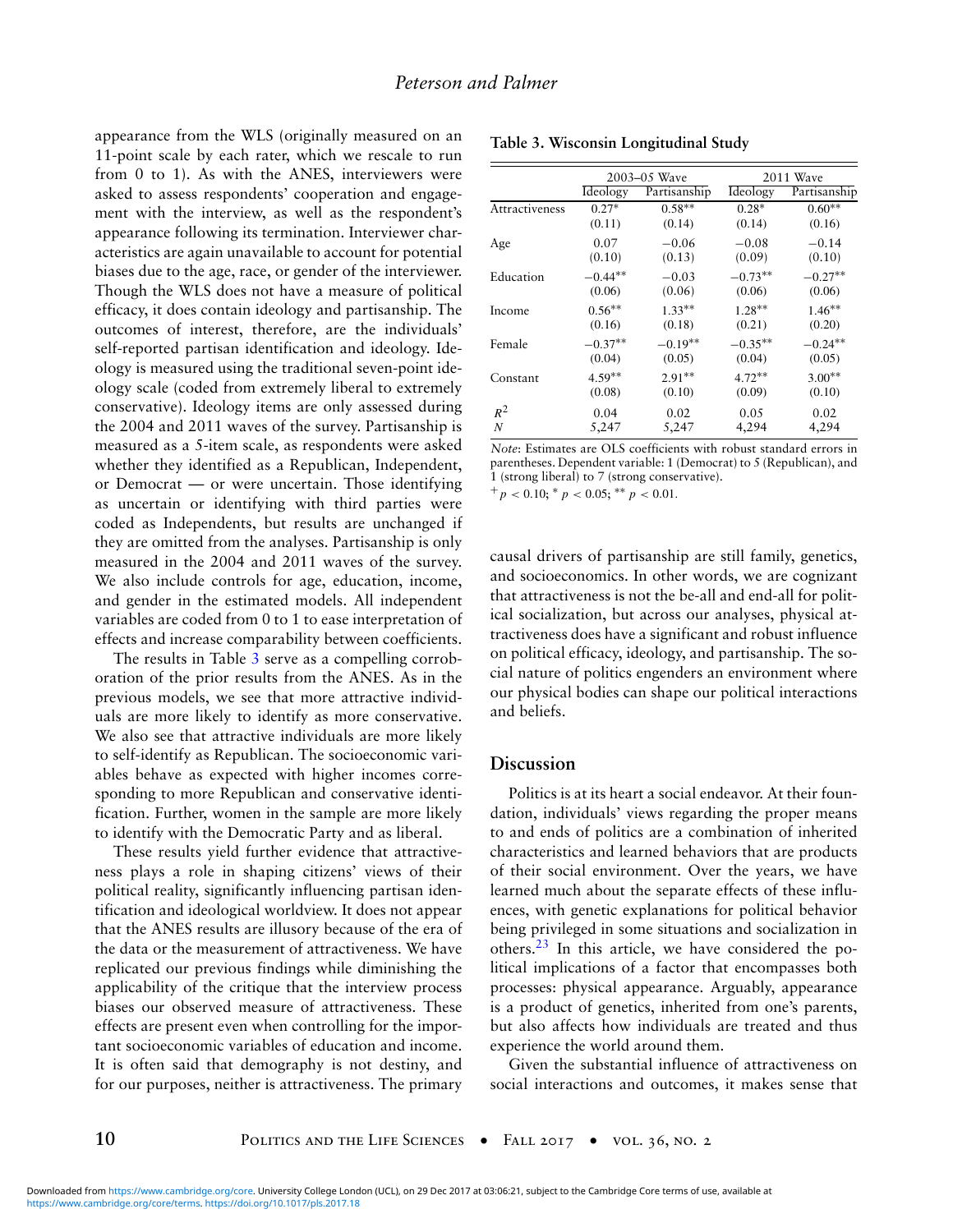attractiveness would further alter political interactions and beliefs. Yet attractiveness, beyond the elite level of political candidates, is rarely examined in political behavior. Our evidence shows that more physically attractive individuals are more politically efficacious. Further, we find that attractive individuals are more likely to identify with the Republican Party and more likely to be conservative.

While this is an interesting set of findings, there are larger implications given the evidence that attractive individuals are more politically efficacious. With the demonstrated influence of political activists and opinion leaders on mobilizing citizens,  $91$  and influencing the views that less engaged citizens hold,  $92,93,94$  and the greater social influence that more attractive individuals are thought to have, we may surmise that more attractive individuals may hold political sway over others in their social networks, regardless of their actual levels of effective political knowledge. Research in a similar vein has demonstrated that more attractive individuals are subjectively perceived as more intelligent and politically knowledgeable, even after accounting for their objective levels of political information.<sup>66</sup> If attractive individuals are also more efficacious and more likely to persuade others, we may have further concerns for the quality of opinion leadership and participation. While it may be tempting to conceive of attractiveness research on its surface as shallow or secondary to other components of socialization, it is a mistake to understate the lasting effects that a lifetime of differential treatment may have on political attitudes and behavior. Those who are not blessed with good looks will be less likely to feel empowered, to participate in politics, to seek redress for grievances, or to exercise their political rights. Physical attractiveness research at the elite and mass levels can illuminate biases that produce inequality in political activism and the propensity for individuals to be empowered in politics and government.

If attractive individuals are more efficacious and likely to lean conservative, do these results imply that Republicans have an electoral advantage? A host of variables influence elections, and especially in close races, even a substantively small factor may swing political outcomes. Recent research suggests that conservative-leaning candidates in the United States and Europe are more physically attractive on average than their left-leaning counterparts, which under some conditions leads to an electoral advantage. $84$  At the mass level, if attractive individuals are more likely to be conservative and to be more politically efficacious, the result could be an advantage at the ballot box, particularly if there are differential participation rates. Although it is tempting to weigh these implications, our analysis cannot speak directly to this question. Given the multivariate influences on partisanship and participation, we are hesitant to make firm claims on whether a Republican electoral advantage manifests itself at the ballot box.

As with all research, there are limitations to our results. Finding reliable and valid measures of attractiveness is challenging. Many of our analyses rely on a single, subjective assessment of an individual's physical appearance taken at a particular moment in time, rather than a measure captured repeatedly. It is possible that the subjective assessment is somehow contaminated by other factors that are a part of the interview process, including respondents' responses to the survey. We have attempted to mitigate this concern by utilizing the WLS sample to corroborate our ANES results. Using an attractiveness measure that avoids the ANES interviewer evaluation pitfalls, we have corroborated and bolstered our results. Moreover, we are comforted by extant work suggesting that evaluations of attractiveness are unaffected by characteristics of the interviewer and the respondent.<sup>44</sup> Additionally, we see that significant effects of attractiveness persist across waves of the panel and while controlling for socioeconomic variables, suggesting that the subjective measure is in fact a proxy for our underlying mechanism.

In this analysis, we have attempted to bring forth a novel factor, attractiveness, that affects citizen socialization into adulthood and concomitantly into the political world. While attractiveness is a well-researched topic in social psychology and social life, the findings presented here further our understanding of the motivations underlying political behavior. Future work could build upon these findings by considering and attempting to measure directly the processes through which physical appearance alters how individuals are perceived and treated politically and by directly capturing how these processes are altered with subtle variations in measurement of attractiveness by using experimental methods. Our physical body is frequently overlooked in political science, where the competition is framed around hearts and minds, but this analysis shows that our physical attractiveness can significantly shape our political behavior.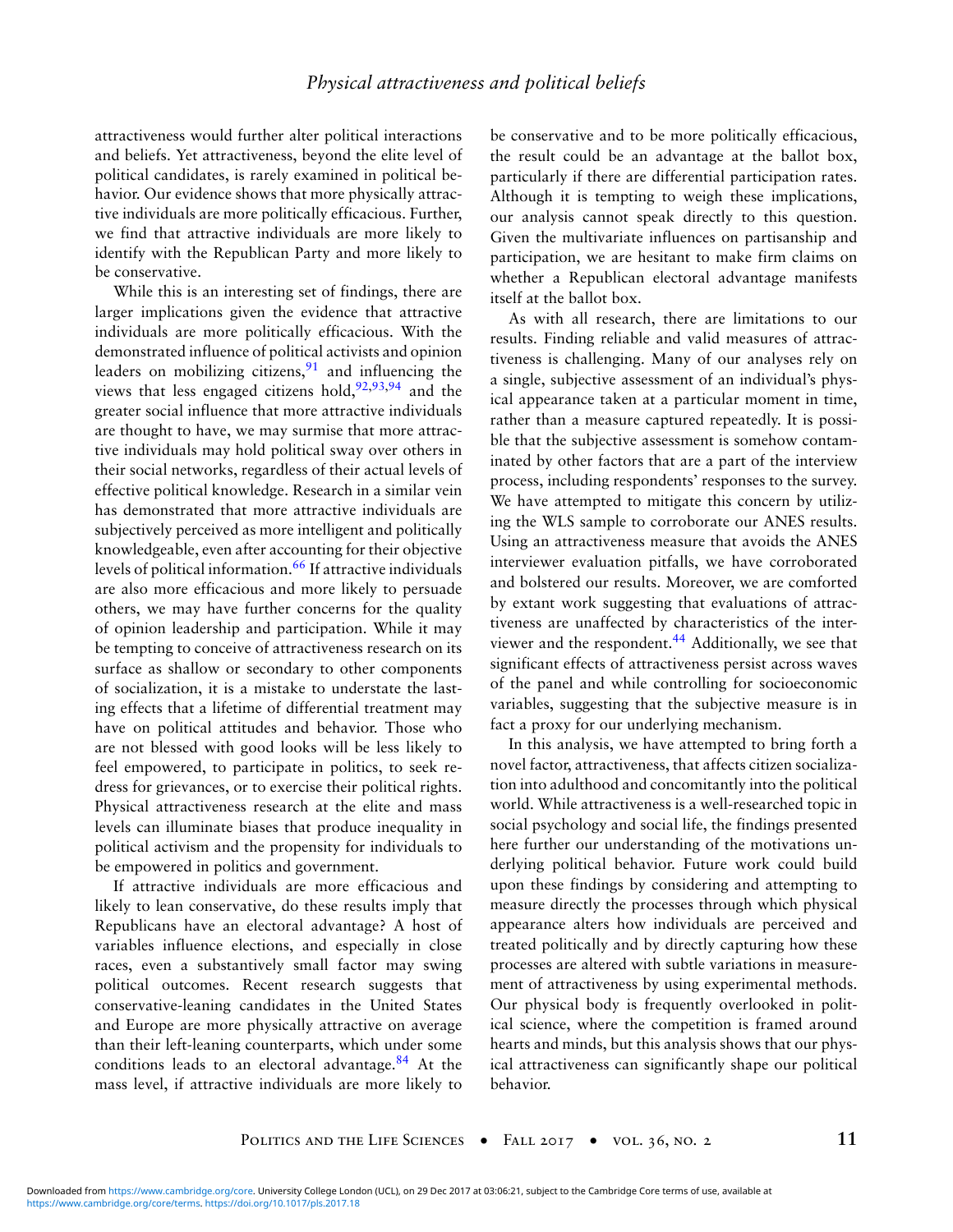### **Note**

*The Stata do-file to replicate the analyses in the article is available as supplementary material on Cambridge Core.*

# **References**

1. T. H. Feeley, "Comment on halo effects in rating and evaluation research,'' *Human Communication Research*, 2002, 28(4): 578–586.

2. E. P. Lemay Jr., M. S. Clark, and A. Greenberg, ''What is beautiful is good because what is beautiful is desired: Physical attractiveness stereotyping as projection of interpersonal goals,'' *Personality and Social Psychology Bulletin*, 2010, 36(3): 339–353.

3. M. K. Jennings, L. Stoker, and J. Bowers, ''Politics across generations: Family transmission reexamined,'' *Journal of Politics*, 2009, 71(3): 782–799.

4. D. O. Sears and N. A. Valentino, "Politics matters: Political events as catalysts for preadult socialization,'' *American Political Science Review*, 1997, 91(1): 45–65.

5. E. Berscheid, ''An overview of the psychological effects of physical attractiveness,'' in *Psychological Aspects of Facial Form*, G. W. Lucker, K. A. Ribbens, and J. A. McNamera, eds. (Ann Arbor: University of Michigan, 1981), pp. 1–23.

6. C. C. Ballew II and A. Todorov, ''Predicting political elections from rapid and unreflective face judgments,'' *Proceedings of the National Academy of Sciences*, 2007, 104(46): 17948–17953.

7. D. Dumitrescu, ''Nonverbal communication in politics: A review of research developments, 2005–2015,'' *American Behavioral Scientist*, 2016, 60(14): 1656–1675.

8. C. Lawson, G. S. Lenz, A. Baker, and M. Myers, ''Looking like a winner: Candidate appearance and electoral success in new democracies,'' *World Politics*, 2010, 62(4): 561–593.

9. K. Mattes and C. Milazzo, "Pretty faces, marginal races: Predicting election outcomes using trait assessments of British parliamentary candidates,'' *Electoral Studies*, 2014, 34: 177–189.

10. M. D. Atkinson, R. D. Enos, and S. J. Hill, ''Candidate faces and election outcomes: Is the face-vote correlation caused by candidate selection?'' *Quarterly Journal of Political Science*, 2009, 4(3): 229–249.

11. C. M. Carpinella and K. L. Johnson, ''Politics of the face: The role of sex-typicality in trait assessments of politicians,'' *Social Cognition*, 2013, 31(6): 770–779.

12. N. A. Heflick and J. L. Goldenberg, ''Sarah Palin, a nation object(ifie)s: The role of appearance focus in the 2008 U.S. presidential election,'' *Sex Roles*, 2011, 65(3–4): 149–155.

13. C. Milazzo and K Mattes, "Looking good for Election Day: Does attractiveness predict electoral success in Britain?'' *British Journal of Politics and International Relations*, 2016, 18(1): 167–178.

14. J. Samochowiec, M. Wänke, and K. Fiedler, "Political ideology at face value,'' *Social Psychological and Personality Science*, 2010, 1(3): 206–213.

15. M. K. Surawski and E. P. Ossof, ''The effects of physical and vocal attractiveness on impression formation of politicians,'' *Current Psychology*, 2006, 25(1): 15–27.

16. C. Y. Olivola and A. Todorov, "Elected in 100 milliseconds: Appearance-based trait inferences and voting,'' *Journal of Nonverbal Behavior*, 2010, 34(1): 83–110.

17. M. L. Spezio, L. Loesch, F. Gosselin, K. Mattes, and R. M. Alvarez, ''Thin-slice decisions do not need faces to be predictive of election outcomes,'' *Political Psychology*, 2012, 33(3): 331–341.

18. R. Praino, D. Stockemer, and J. Ratis, ''Looking good or looking competent? Physical appearance and electoral success in the 2008 congressional elections,'' *American Politics Research*, 2014, 42(6): 1096–1117.

19. U. Rosar, M. Kleinz, and T. Beckers, ''The frog pond beauty contest: Physical attractiveness and electoral success of the constituency candidates at the North Rhine-Westphalia state election of 2005,'' *European Journal of Political Research*, 2008, 47(1): 64–79.

20. D. Stockemer and R. Praino, ''Physical attractiveness, voter heuristics and electoral systems: The role of candidate attractiveness under different institutional designs,'' *British Journal of Politics and International Relations*, 2017, 19(2): 336–352.

21. S. A. Banducci, J. A. Karp, M. Thrasher, and C. Rallings, ''Ballot photographs as cues in low-information elections,'' *Political Psychology*, 2008, 29(6): 903–917.

22. D. Stockemer and R. Praino, "Blinded by beauty? Physical attractiveness and candidate selection in the U.S. House of Representatives,'' *Social Science Quarterly*, 2015, 96(2): 430–443.

23. J. R. Alford, C. L. Funk, and J. R. Hibbing, "Are political orientations genetically transmitted?'' *American Political Science Review*, 2005, 99(2): 153–167.

24. J. H. Fowler, L. A. Baker, and C. T. Dawes, ''Genetic variation in political participation,'' *American Political Science Review*, 2008, 102(2): 233–248.

**12 POLITICS AND THE LIFE SCIENCES** • FALL 2017 • VOL. 36, NO. 2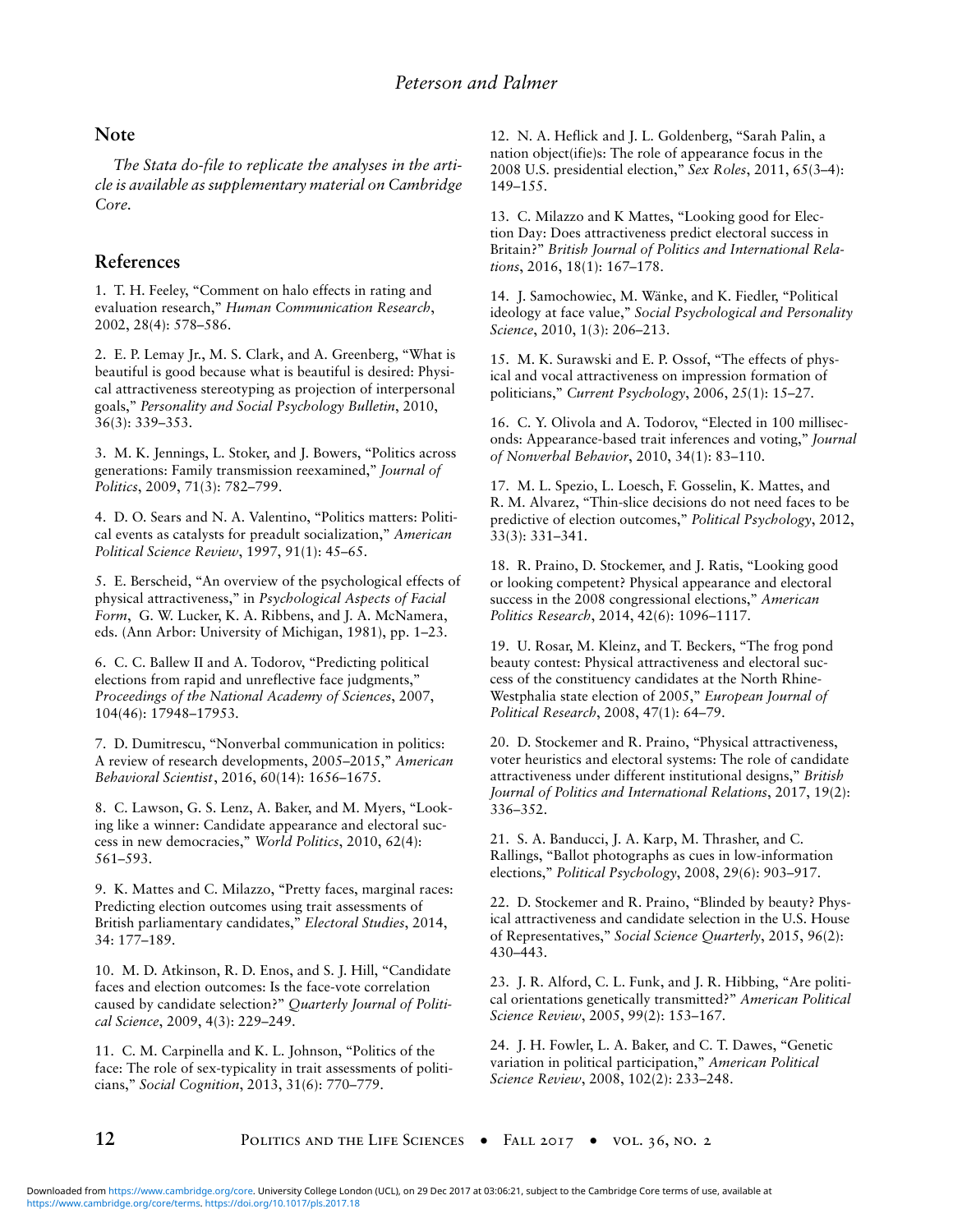25. P. K. Hatemi, J. R. Alford, J. R. Hibbing, N. G. Martin, and L. J. Eaves, "Is there a 'party' in your genes?" *Political Research Quarterly*, 2009, 62(3): 582–600.

26. P. K. Hatemi, C. L. Funk, S. E. Medland, H. M. Maes, J. L. Silberg, N. G. Martin, and L. J. Eaves, ''Genetic and environmental transmission of political attitudes over a life time,'' *Journal of Politics*, 2009, 71(3): 1141–1156.

27. G. Marcus, *The Birth of the Mind* (New York: Basic Books, 2004), p. 34.

28. M. K. Jennings and R. G. Niemi, ''The transmission of political values from parent to child,'' *American Political Science Review*, 1968, 62(1): 169–184.

29. M. K. Jennings and R. G. Niemi, ''Continuity and change in political orientations: A longitudinal study of two generations,'' *American Political Science Review*, 1975, 69(4): 1316–1335.

30. C. D. Kam and C. L. Palmer, ''Reconsidering the effects of education on political participation,'' *Journal of Politics*, 2008, 70(3): 612–631.

31. D. F. Alwin and J. A. Krosnick, ''Aging, cohorts, and the stability of sociopolitical orientations over the life span,'' *American Journal of Sociology*, 1991, 97(1): 169–195.

32. P. A. Beck and M. K. Jennings, "Pathways to participation,'' *American Political Science Review*, 1982, 76(1): 94–108.

33. M. K. Jennings and G. B. Markus, "Partisan orientations over the long haul: Results from the three wave political socialization panel study,'' *American Political Science Review*, 1984, 78(4): 1000–1018.

34. M. K. Jennings and R. G. Niemi, *The Political Character of Adolescence: The Influence of Families and Schools* (Princeton, NJ: Princeton University Press, 1974).

35. D. Hughes, D., J. Rodriguez, E. P. Smith, D. J. Johnson, H. C. Stevenson, and P. Spicer, "Parents' ethnicracial socialization practices: A review of research and directions for future study,'' *Developmental Psychology*, 2006, 42(5):, 774–770.

36. M. B. Spencer, ''Children's cultural values and parental child rearing strategies,'' *Developmental Review*, 1983, 3(4): 351–370.

37. M. C. Thorton, L. M. Chatters, R. J. Taylor, and W. R. Allen, "Sociodemographic and environmental correlates of racial socialization by black parents,'' *Child Development*, 1990, 61(2): 401–409.

38. K. Dion, E. Berscheid, and E. Walster, ''What is beautiful is good,'' *Journal of Personality and Social Psychology*, 1972, 24(3): 285–290.

39. G. L. Lorenzo, J. C. Biesanz, and L. J. Human, ''What is beautiful is good and more accurately understood: Physical attractiveness and accuracy in first impressions of personality,'' *Psychological Science*, 2010, 21(12): 1777–1782.

40. S. V. Paunano, ''You are honest, therefore I like you and find you attractive,'' *Journal of Research in Personality*, 2006, 40(3): 237–249.

41. L. D. Sheppard, R. D. Goffin, R. J. Lewis, and J. Olson, ''The effect of target attractiveness and rating method on the accuracy of trait ratings,'' *Journal of Personnel Psychology*, 2011, 10(1): 24–33.

42. A. Feingold, "Good-looking people are not what we think,'' *Psychological Bulletin*, 1992, 111(2): 304–341.

43. L. A. Jackson, J. E. Hunter, and C. N. Hodge, ''Physical attractiveness and intellectual competence: A metaanalytic review,'' *Social Psychology Quarterly*, 1995, 58(2): 108–122.

44. M. Webster Jr. and J. E. Driskell Jr., ''Beauty as status,'' *American Journal of Sociology*, 1983, 89(1): 140–165.

45. E. Berscheid and E. Walster, "Physical attractiveness," in *Advances in Experimental Social Psychology*, L. Berkowitz, ed. (San Diego, CA: Academic Press, 1974), pp. 157–215.

46. R. Bull and N. Rumsey, *The Social Psychology of Facial Appearance* (New York: Springer Verlag, 1988).

47. J. H. Langlois, "From the eye of the beholder to behavioral reality: The behavior of social behaviors and social relations as a function of physical attractiveness,'' in *Physical Appearance, Stigma, and Social Behavior: The Ontario Symposium*, C. P. Newman, M. P. Zanna, and E. T. Higgins, eds. (Hillsdale, NJ: Lawrence Erlbaum, 1986), pp. 23–51.

48. L. A. Zebrowitz, J. A. Hall, N. A. Murphy, and G. Rhodes, ''Looking smart and looking good: Facial cues to intelligence and their origins,'' *Personality and Social Psychology Bulletin*, 1997, 28(2): 238–249.

49. A. H. Eagly, R. D. Ashmore, M. G. Makhijani, and L. C. Longo, ''What is beautiful is good, but . . .: A metaanalytic review of research on the physical attractiveness stereotype,'' *Psychological Bulletin*, 1991, 110(1): 109–128.

50. J. H. Langlois, L. Kalakanis, A. J. Rubenstein, A. Larson, M. Hallam, and M. Smoot, ''Maxims or myths of beauty? A meta-analytic and theoretical review,'' *Psychological Bulletin*, 2000, 126(3): 390–423.

51. G. R. Adams, ''Physical attractiveness, personality, and social reactions to peer pressure,'' *Journal of Psychology*, 1977, 96(2): 287–296.

POLITICS AND THE LIFE SCIENCES • FALL 2017 • VOL. 36, NO. 2 13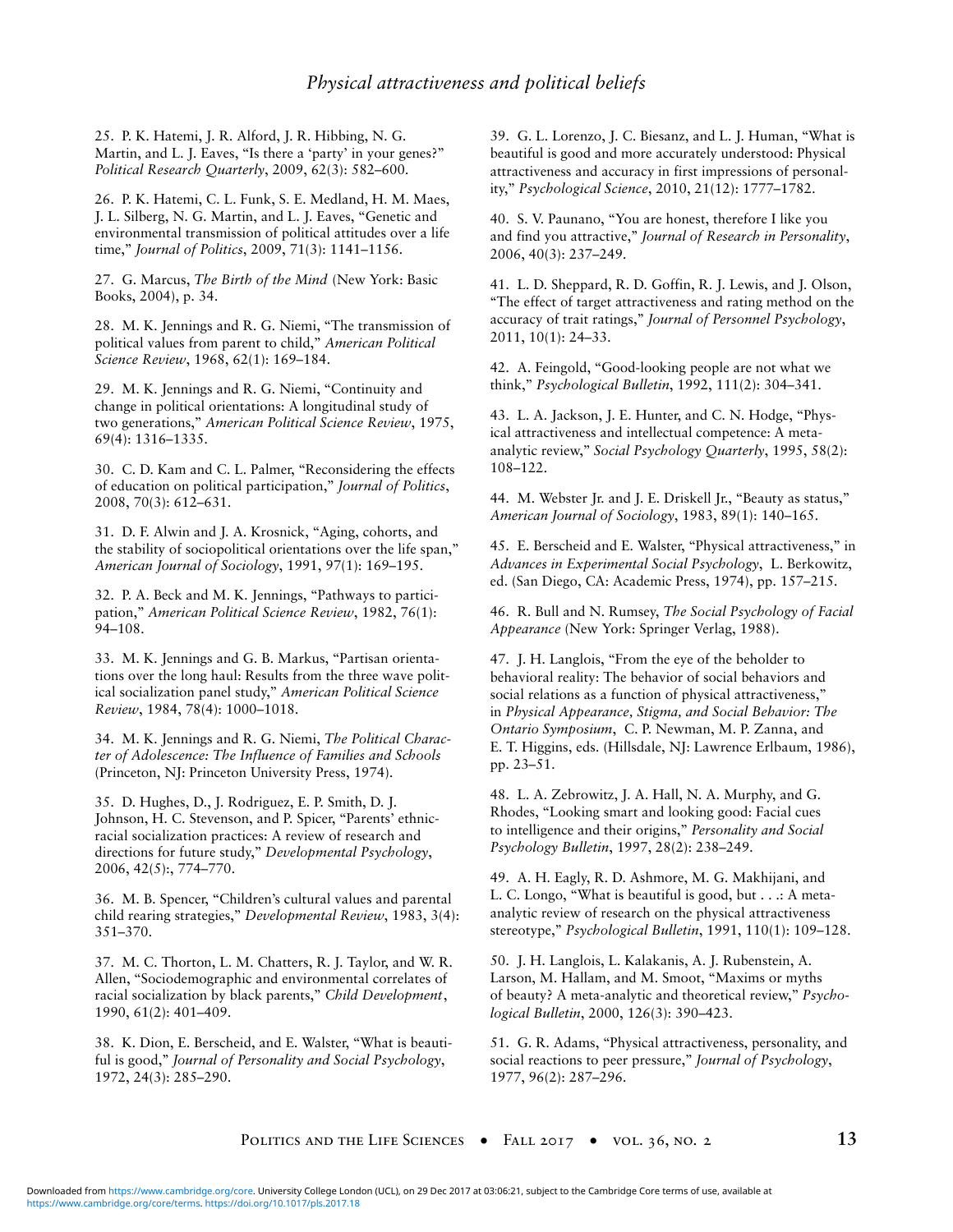52. R. M. Lerner and S. A. Karabenick, ''Physical attractiveness, body attitudes, and self-concept in late adolescents,'' *Journal of Youth and Adolescence*, 1974, 3(4): 307–316.

53. R. M. Lerner, S. A. Karabenick, and J. L. Stuart, ''Relations among physical attractiveness, body attitudes, and self-concept in male and female college students,'' *Journal of Psychology*, 1973, 85(1): 119–129.

54. R. M. Lerner, J. B. Orlos, and J. R. Knapp, ''Physical attractiveness, physical effectiveness, and self-concept in late adolescence,'' *Adolescence*, 1976, 11(43): 313–326.

55. R. Rosenthal and L. Jacobsen, *Pygmalion in the Classroom: Teacher Expectation and Pupils' Intellectual Development* (New York: Rinehart and Winston, 1968).

56. P. Kenealy, N. Frude, and W. Shaw, ''Influence of children's physical attractiveness on teacher expectations,'' *Journal of Social Psychology*, 1988, 125(3): 373–388.

57. M. T. French, P. K. Robins, J. F. Homer, and L. M. Tapell, "Effects of physical attractiveness, personality, and grooming on academic performance in high school,'' *Labour Economics*, 2009, 16(4): 373–382.

58. V. Ritts, M. L. Patterson, and M. E. Tubbs, "Expectations, impressions, and judgments of physically attractive students: A review,'' *Review of Educational Research*, 1992, 62(4): 413–426.

59. T. A. Judge, C. Hurst, and L. S. Simon, ''Does it pay to be smart, attractive, or confident (or all three)? Relationships among general mental ability, physical attractiveness, core self-evaluations, and income,'' *Journal of Applied Psychology*, 2009, 94(3): 742–755.

60. D. Umberson and M. Hughes, ''The impact of physical attractiveness on achievement and psychological well-being,'' *Social Psychology Quarterly*, 1987, 50(3): 227–236.

61. D. S. Hamermesh and J. E. Biddle, ''Beauty and the labor market,'' *American Economic Review*, 1994, 84(5): 1174–1194.

62. M. Benzeval, M. J. Green, and S. Macintyre, ''Does perceived physical attractiveness in adolescence predict better socioeconomic position in adulthood? Evidence from 20 years of follow up in a population cohort study,'' *PLOS ONE*, 8(5): 1–7.

63. J. E. Biddle and D. S. Hamermesh, ''Beauty, productivity, and discrimination: Lawyers' looks and lucre,'' *Journal of Labor Economics*, 1998, 16(1): 172–201.

64. M. T. French, ''Physical appearance and earnings: Further evidence,'' *Applied Economics*, 2002, 32(5): 569–572.

65. M. M. Mobius and T. S. Rosenblat, ''Why beauty matters,'' *American Economic Review*, 2006, 96(1): 222–235.

66. C. L. Palmer and R. D. Peterson, ''Halo effects and the attractiveness premium in perceptions of political expertise,'' *American Politics Research*, 2016, 44(2): 353–382.

67. J. H. Langlois, J. M. Ritter, R. J. Casey, and D. B. Sawin, ''Infant attractiveness predicts maternal behaviors and attitudes,'' *Developmental Psychology*, 1995, 31(3): 464–472.

68. R. G. Niemi, S. C. Craig, and F. Mattei, ''Measuring internal political efficacy in the 1988 National Election Study,'' *American Political Science Review*, 1991, 85(4): 1407–1413.

69. P. E. Converse, ''The nature of belief systems in mass publics,'' in *Ideology and Discontent*, D. Apter, ed. (New York: Free Press, 1964), pp. 212–242.

70. M. Levendusky, *The Partisan Sort: How Liberals Became Democrats and Conservatives Became Republicans* (Chicago: University of Chicago Press, 2009).

71. R. C. Fraley, B. N. Griffin, and G. I. Roisman, ''Developmental antecedents of political ideology: A longitudinal investigation from birth to age 18 years,'' *Psychological Science*, 2012, 23(11): 1425–1431.

72. L. M. Bartels, ''Beyond the running tally: Partisan bias in political perceptions,'' *Political Behavior*, 2002, 24(2): 117–150.

73. A. Campbell, P. E. Converse, W. E. Miller, and D. E. Stokes, *The American Voter* (Chicago: University of Chicago Press, 1960).

74. D. Green, B. Palmquist, and E. Schickler, *Partisan Hearts and Minds* (New Haven, CT: Yale University Press, 2002).

75. M. S. Lewis-Beck, W. G. Jacoby, H. Norpoth, and H. F. Weisberg, *The American Voter Revisited* (Ann Arbor: University of Michigan Press, 2008).

76. M. D. Brewer, ''The rise of partisanship and the expansion of partisan conflict within the american electorate,'' *Political Research Quarterly*, 2005, 58(2): 219–229.

77. T. M. Carsey and G. C. Layman, ''Changing sides or changing minds? party identification and policy preferences in the american electorate,'' *American Journal of Political Science*, 2006, 50(2): 464–477.

78. B. Highton and C. D. Kam, ''The long-term dynamics of partisanship and issue orientations,'' *Journal of Politics*, 2011, 73(1): 202–215.

**14 14 POLITICS AND THE LIFE SCIENCES** • FALL 2017 • VOL. 36, NO. 2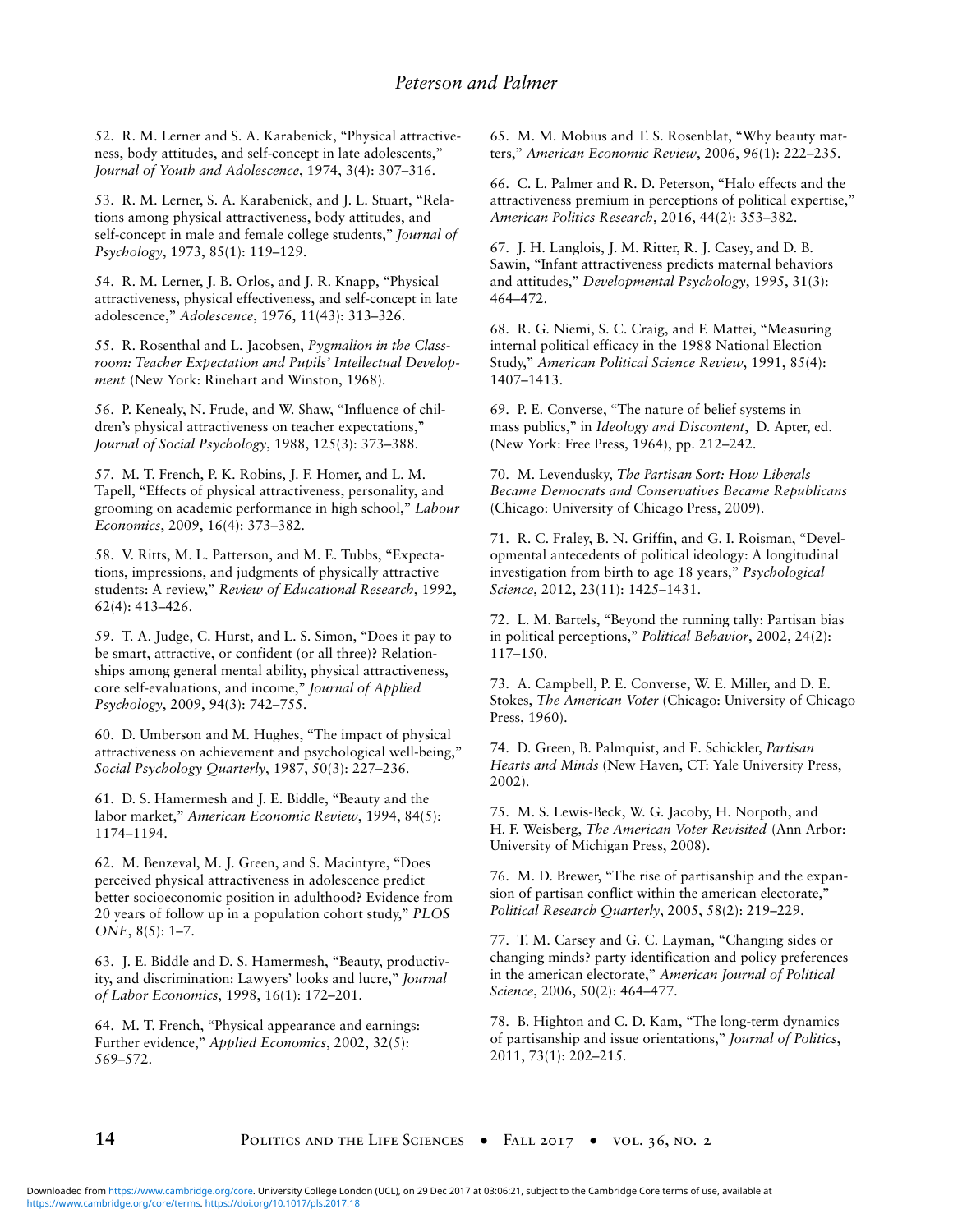## *Physical attractiveness and political beliefs*

79. P. J. Conover and S. Feldman, ''Candidate perceptions in an ambiguous world: campaigns, cues, and inference processes,'' *American Journal of Political Science*, 1989, 33(4): 917–940.

80. T. Bolsen, J. N. Druckman, and F. L. Cook, "The influence of partisan motivated reasoning on public opinion,'' *Political Behavior*, 2014, 36(2): 235–262.

81. R. Slothuus and C. H. de Vreese, "Political parties, motivated reasoning, and issue framing effects,'' *Journal of Politics*, 2010, 72(3): 630–645.

82. M. J. Lerner, *The Belief in a Just World: A Fundamental Delusion* (New York: Plenum Press, 1980).

83. K. L. Dion and K. Dion, ''Belief in a just world and physical attractiveness stereotyping,'' *Journal of Personality and Social Psychology*, 1987, 52(4): 775–780.

84. N. Berggren, H. Jordahl, and P. Poutvaara, "The right look: Conservative politicians look better and voters reward it,'' *Journal of Public Economics*, 2017, 146(1): 79–86.

85. D. R. Kinder, ''Belief systems today,'' *Critical Review*, 2006, 18(1–3): 197–216.

86. R. L. Claassen and B. Highton, ''Policy polarization among party elites and the significance of political awareness in the mass public,'' *Political Research Quarterly*, 2009, 62(3): 538–551.

87. M. R. Cunningham, A. R. Roberts, A. P. Barbee, P. B. Druen, and C.-H. Wu, "Their ideas of beauty are, on the

whole, the same as ours: Consistency and variability in the cross-cultural perception of female physical attractiveness,'' *Journal of Personality and Social Psychology*, 1995, 68(2): 261–279.

88. E. Hatfield and S. Sprecher, *Mirror, Mirror: The Importance of Looks in Everyday Life* (Albany: State University of New York Press, 1986).

89. L. A. Zebrowitz, K. Olson, and K. Hoffman, ''Stability of babyfaceness and attractiveness across the life span,'' *Journal of Personality and Social Psychology*, 1993, 64(3): 453–466.

90. S. A. Meland, Objectivity in Perceived Attractiveness: Development of a New Methodology for Rating Facial Attractiveness. Ph.D. dissertation. (Madison: University of Wisconsin, 2002).

91. S. J. Rosenstone and J. M. Hansen, *Mobilization, Participation, and Democracy in America* (New York: Macmillan, 1993).

92. T. K. Ahn, R. Huckfeldt, and J. B. Ryan, ''Communication, influence, and informational asymmetries among voters,'' *Political Psychology*, 2010, 31(5): 763–787.

93. S. D. McClurg, ''The electoral relevance of political talk: Examining disagreement and expertise effects in social networks on political participation,'' *American Journal of Political Science*, 2006, 50(3): 737–754.

94. S. Richey, ''Hierarchy in political discussion,'' *Political Communication*, 2009, 26(2): 137–152.